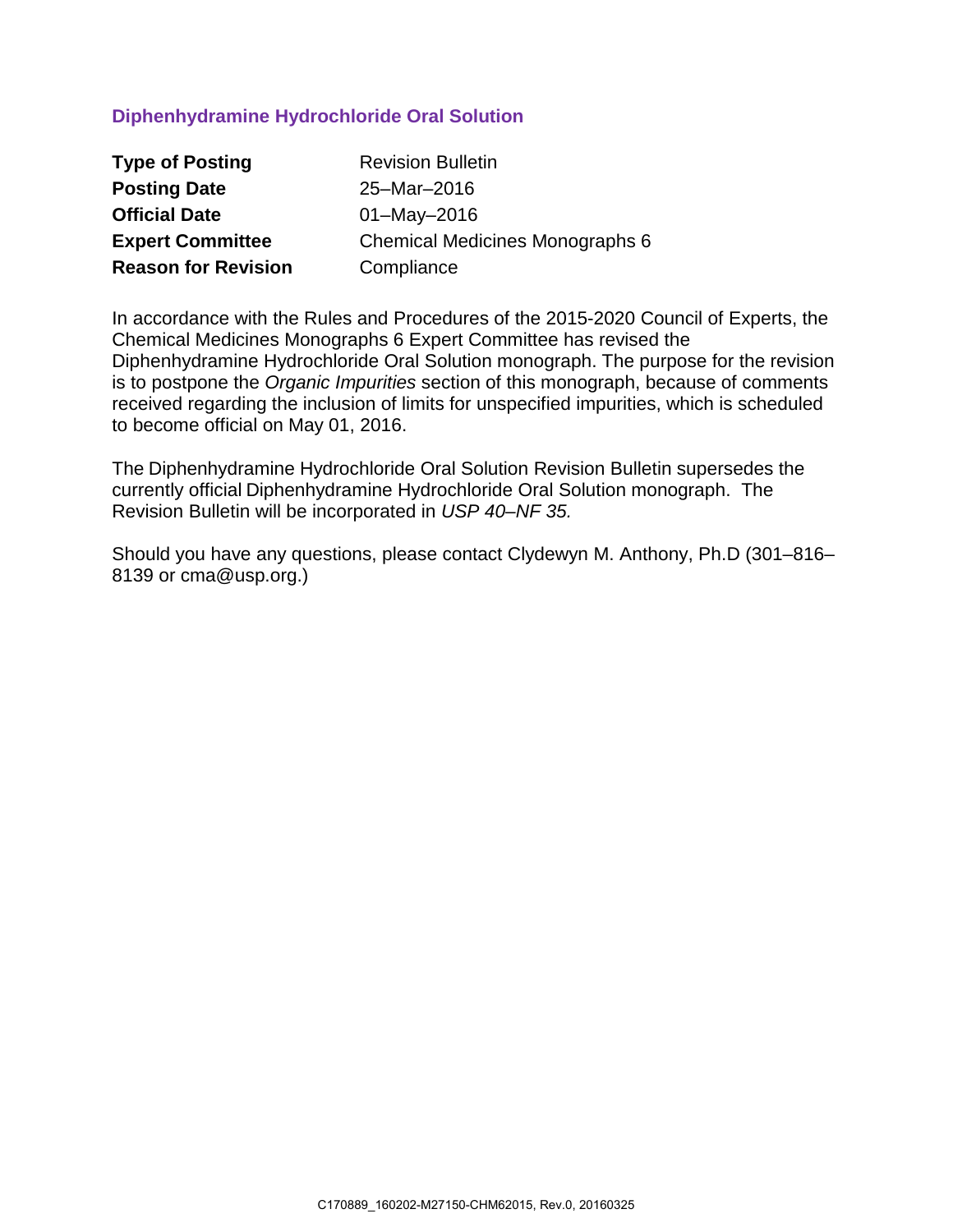### Official May 1, 2016 **Diphenhydramine** 1

# **Diphenhydramine Hydrochloride Oral** <sup>USP Diphenhydramine Related Compound A RS pre-<br> **Solution Solution Solution Exerce Standard to a volumetric flask.** Add 5%</sup>

**DEFINITION**<br>Diphenhydramine Hydrochloride Oral Solution contains *Diluent*.<br>NLT 90.0% and NMT 110.0% of the labeled amount of **System suitability solution:** 0.25 mg/mL of USP

**• A. IDENTIFICATION—ORGANIC NITROGENOUS BASES (181)**<br> **• A. IDENTIFICATION—ORGANIC NITROGENOUS BASES (181)**<br>
Sample: Oral Solution in Diluent. Pass a portion of the resulting solu-<br>
tion formatographic suitable filter of Suitable Chapter beginning with "Determine the absorption<br>spectra of the filtered solutions".<br>**Acceptance criteria:** Meets the requirements<br>**Acceptance criteria:** Meets the requirements<br>**Acter is** Suitability requirements

- **A.** The UV spectrum of the major peak of the Sample **19. Tailing factor:** 0.5–2.0, Standard solution solution corresponds to that of the *Standard solution*, as<br>obtained in the Assay. like standard solution, as<br>**B.** The retention time of the major peak of the *Sample*<br>**Analysis**
- •**s.** The retention time of the major peak of the *Sample*<br>solution corresponds to that of the *Standard solution*, as **Samples:** Standard solution and *Sample solution*<br>Calculate the percentage of the labeled amount of di-

### *Change to read:*

### • PROCEDURE

- **ASolution A:** 11.24 g/L of sodium perchlorate monohy-<br>
drate in water. Add 1 mL of trifluoroacetic acid to each<br>
L of solution prepared.<br>
Solution B: Acetonitrile and trifluoroacetic acid<br>
(1000:1)<br>
Solution C: Solution
- 
- 

|--|--|--|--|--|

| <b>OTHER CON</b><br>• ALCOHOL D    | <b>Solution D</b><br>(%) | <b>Solution C</b><br>(%) | Time<br>(min) |
|------------------------------------|--------------------------|--------------------------|---------------|
| 90.0%-11                           |                          | 100                      |               |
| (C <sub>2</sub> H <sub>5</sub> OH) | 100                      |                          | 14.0          |
|                                    | 100                      |                          | 20.0          |
| <b>IMPURITIES</b>                  |                          | 100                      | 20.1          |
|                                    |                          | 00 ا                     | 25.0          |

**Diluent:** Acetonitrile and water (18:82)

**Standard stock solution:** 1.0 mg/mL of USP Diphen-<br>hydramine Hydrochloride RS in *Diluent* **Allenses** Mobile phase, Dilu

- **System suitability stock solution:** 0.0125 mg/mL of USP Diphenhydramine Related Compound A RS preof the flask volume of acetonitrile and dilute with *Dilu-*
- NLT 90.0% and NMT 110.0% of the labeled amount of **System suitability solution:** 0.25 mg/mL of USP Di- diphenhydramine hydrochloride (C17H21NO · HCl). <sup>p</sup>henhydramine Hydrochloride RS and 0.00025 mg/mL of USP Diphenhydramine Related Compound A RS in **IDENTIFICATION** *Diluent* from the *Standard stock solution* and *System*
- **Delete the following: Suitability stock solution:** Nominally 0.25 mg/mL of diphenhy-4. **A. IDENTIFICATION—ORGANIC NITROGENOUS BASES** (181) dramine hydrochloride from a suitable volume of Oral **4.**<br>Solution in *Diluent*. Pass a portion of the resulting solu-
	-
	-
	-
	-
	-
	-
	-
	-
- **Add the following:**<br>
diphenhydramine related compound A, *System suita-*<br> *bility solution* 
	-
	-

<sup>p</sup>henhydramine hydrochloride (C17H21NO · HCl) in the **ASSAY** portion of Oral Solution taken:

$$
Result = (r_U/r_S) \times (C_S/C_U) \times 100
$$

- $r_U$  = peak response of diphenhydramine from the Sample solution
- 
- 
- (mg/mL)
- **Table 1 Acceptance criteria:** 90.0%–110.0%▲*USP39*

### **OTHER COMPONENTS**

 **ALCOHOL DETERMINATION** 〈**611**〉 (if present)**:** 90.0%–110.0% of the labeled amount of ethanol  $(C_2H_5OH)$ 

*Change to read:*

hydramine Hydrochloride RS in *Diluent* **Mobile phase, Diluent,** and **Sample solution:** Proceed mine Hydrochloride RS from the *Standard stock solution* **Standard stock solution:** 0.25 mg/mL of USP Diphenhydramine Hydrochloride RS in *Diluent*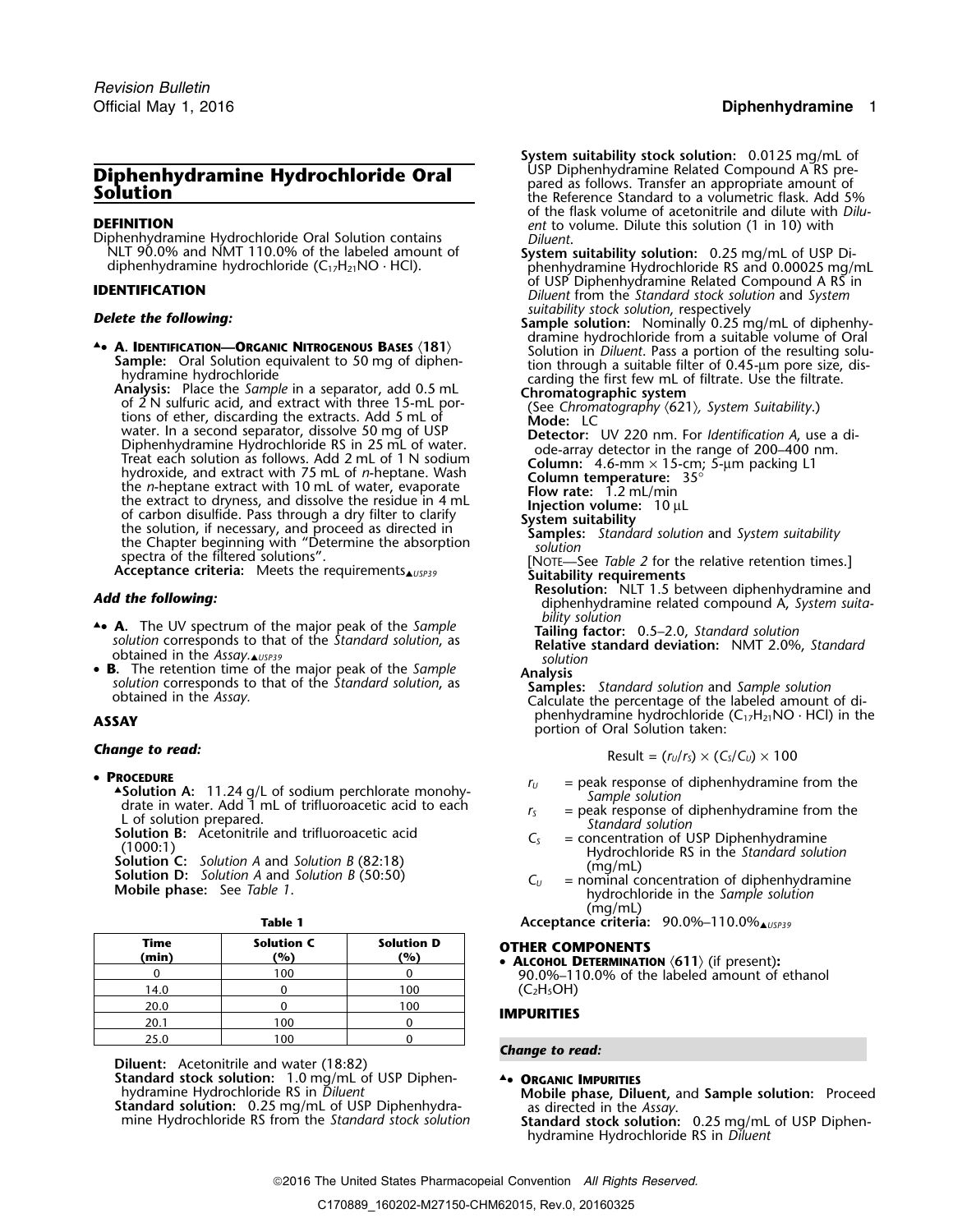### 2 **Diphenhydramine** Official May 1, 2016

**Impurity stock solution:** 0.25 mg/mL each of USP Di- *C<sup>S</sup>* = concentration of USP Diphenhydramine phenhydramine Related Compound A RS, USP Diphen- Hydrochloride RS in the *Standard solution* hydramine Related Compound B RS, USP Diphenhydra-<br>
mine N-Oxide RS, USP Benzhydrol RS, and USP  $C_U =$  nominal concentration of diphenhydramine mine *N*-Oxide RS, USP Benzhydrol RS, and USP *C<sup>U</sup>* = nominal concentration of diphenhydramine

**Standard solution:** 0.0025 mg/mL each of USP Di-<br>
phenhydramine Hydrochloride RS, USP Diphenhydra-<br> **Acceptance criteria:** See Table 2. Disregard any impumine Related Compound A RS, USP Diphenhydramine rity peak less than 0.1%. Related Compound B RS, USP Diphenhydramine *N*-Oxide RS, USP Benzhydrol RS, and USP Benzophenone RS<br>in *Diluent* from the *Standard stock solution* and *Impurity* **contrary and increase the** *L*  $stock$  *solution*, *respectively* 

**System suitability stock solution:** 0.0125 mg/mL each of USP Diphenhydramine Related Compound A RS and USP Diphenhydramine Related Compound B RS prepared as follows. Transfer an appropriate amount of each Reference Standard to a volumetric flask. Add 5% of the flask volume of acetonitrile and dilute with *Dilu-*<br>ent to volume. Dilute this solution (1 in 10) with<br>*Diluent*.

**System suitability solution:** 0.00025 mg/mL each of USP Diphenhydramine Hydrochloride RS, USP Diphenhydramine Related Compound A RS, and USP Diphenhydramine Related Compound B RS in *Diluent* from the  $Standard$  stock solution and *System suitability stock solu-*

*tion*, respectively<br>**Chromatographic system:** Proceed as directed in the

Assay except for the *Detector* parameters.<br>**Detector:** UV 272 nm. Switch to 220 nm at 8.5 min and 254 nm at 16.0 min.

### **System suitability**

**Samples:** *Standard solution* and *System suitability solution solution* unspeci-

[NOTE—See *Table 2* for the relative retention times.] — fied deg-**Suitability requirements** 

**Resolution:** NLT 1.5 between diphenhydramine and diphenhydramine related compound A; NLT 1.5 between diphenhydramine related compound A and<br>diphenhydramine related compound B, Curtan putted a local diphendial in the table for identification only diphenhydramine related compound B, *System suita-*<br>bility solution<br>diversing the other in distant diphenhydramine related compound B, *System suita-* bility solution

.Monitor for this degradation product in liquid formulations that contain *bility solution* <sup>g</sup>lycerin. **Relative standard deviation:** NMT 6.0% for each component, *Standard solution*<br>
• component, *Standard solution*<br>
• **Component**, *Standard solution*<br>
• **PREGRISANCE FECCIONALLY:** 

**Analysis PERFORMANCE TESTS Samples:** *Sample solution* and *Standard solution* Calculate the percentage of each specified degradation *Add the following:* product in the portion of Oral Solution taken:

$$
Result = (r_U/r_S) \times (C_S/C_U) \times 100
$$

- *r*<sub>*U*</sub> = peak response of each specified degradation **SPECIFIC TESTS** product from the *Sample solution*
- *<sup>r</sup><sup>S</sup>* = peak response of the corresponding USP *Add the following:* Reference Standard from the *Standard solution*
- $C_s$  = concentration of the appropriate USP **A PH**  $\langle$ **791**): 3.5–5.5 $\triangle$  USP39 Reference Standard in the *Standard solution Add the following:* (mg/mL)
- $C_U$  = nominal concentration of diphenhydramine <br>hydrochloride in the *Sample solution* **A. MICROBIAL ENUMERATION TESTS (61)** and **TESTS FOR SPECI-**

$$
Result = (r_U/r_S) \times (C_S/C_U) \times 100
$$

- *<sup>r</sup><sup>U</sup>* = peak response of each unspecified degradation *Change to read:* product from the *Sample solution*
- $r<sub>S</sub>$  = peak response of diphenhydramine from the
- *Revision Bulletin*
- 
- Benzophenone RS in *Diluent* hydrochloride in the *Sample solution*

phenhydramine Hydrochloride RS, USP Diphenhydra- **Acceptance criteria:** See *Table 2*. Disregard any impu-

| <b>Name</b>                            |                                                                                                                       | <b>Relative</b><br><b>Retention</b><br><b>Time</b> | Acceptance<br>Criteria,<br>NMT $(% )$ |
|----------------------------------------|-----------------------------------------------------------------------------------------------------------------------|----------------------------------------------------|---------------------------------------|
| Sodium benzoate <sup>a</sup>           |                                                                                                                       | 0.50                                               |                                       |
| <b>Diphenhydramine</b>                 |                                                                                                                       | 1.00                                               |                                       |
| Diphenhydramine N-oxide                |                                                                                                                       | 1.07                                               | 3.0                                   |
| Benzhydrol                             |                                                                                                                       | 1.12                                               | 2.0                                   |
| <b>Benzophenone</b>                    |                                                                                                                       | 1.45                                               | 0.4                                   |
| Unspecified<br>degradation<br>products | Diphenhy-<br>dramine<br>related<br>com-<br>pound B <sup>b</sup><br>Diphenhy-<br>dramine<br>related<br>com-<br>pound A | 0.93<br>0.96                                       | $0.2$ each                            |
|                                        | Any indi-<br>vidual<br>unspeci-<br>fied deg-<br>radation<br>product                                                   |                                                    |                                       |
| Total impurities                       |                                                                                                                       |                                                    | 3.0                                   |

A. DELIVERABLE VOLUME  $\langle 698 \rangle$ : Meets the requirements▲*USP39*

A **MICROBIAL ENUMERATION TESTS** (61) and **TESTS FOR SPECI-**<br>
(mg/mL)<br>
Calculate the percentage of each unspecified<br>
degradation product in the portion of Oral Solution<br>
taken:<br>
the test for the absence of *Escherichia coli* 

## $Result = (r<sub>U</sub>/r<sub>S</sub>) \times (C<sub>S</sub>/C<sub>U</sub>) \times 100$  **ADDITIONAL REQUIREMENTS**

*Standard solution* • **<sup>P</sup>ACKAGING AND STORAGE:** ▲.Store at controlled room temperature.▲*USP39*